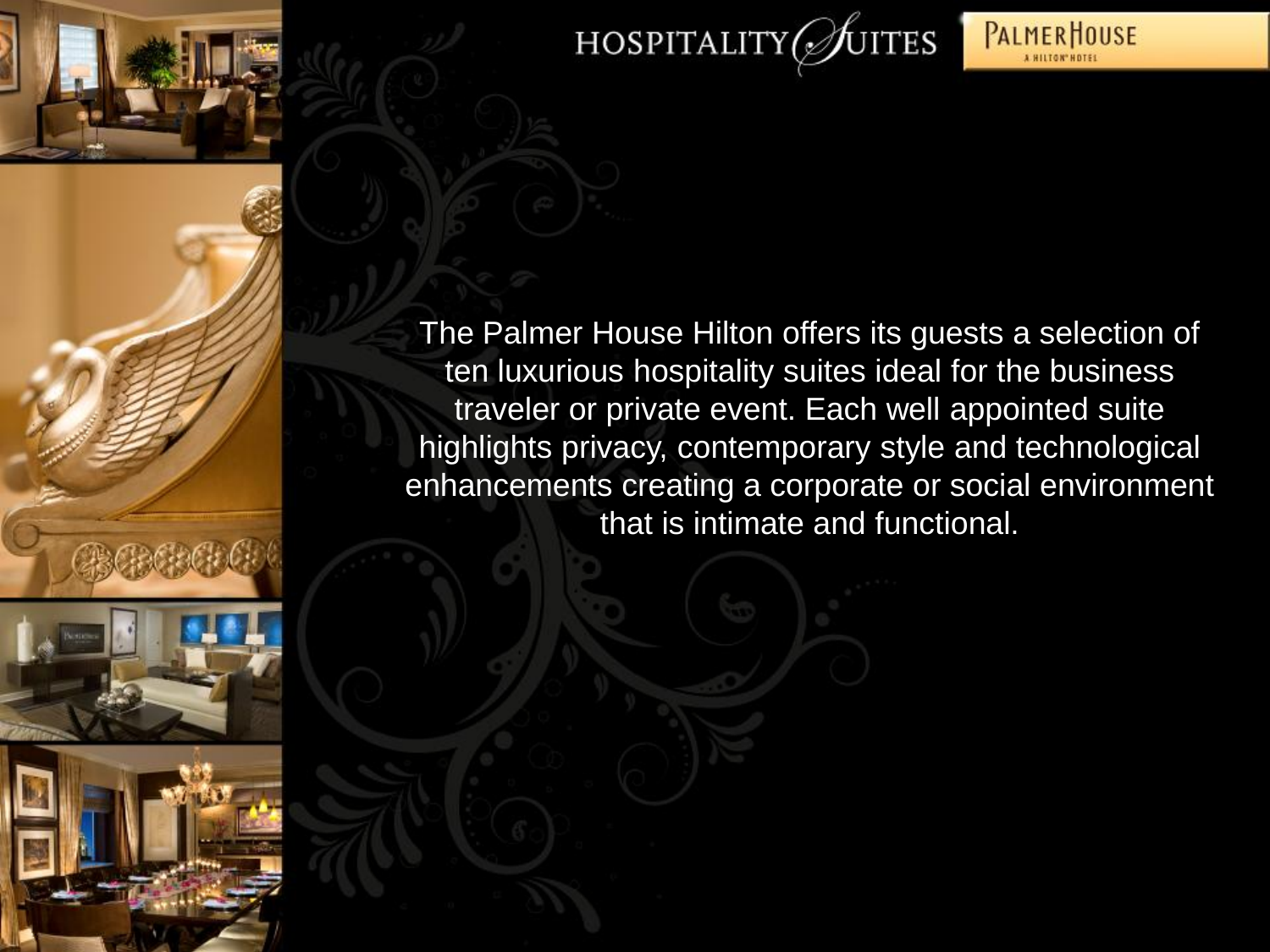



 Our hospitality suites are easily accessible on the 8<sup>th</sup>, 9<sup>th</sup> and 10<sup>th</sup> floors of the hotel.

**PALMERHOUSE** A HILTON HOTE

- **Each suite ranges from 800-1,000 square feet.**
- All rooms include an existing conference table for seating 8 people, wet bar, flat screen television, as well as lounge furniture perfect for entertaining.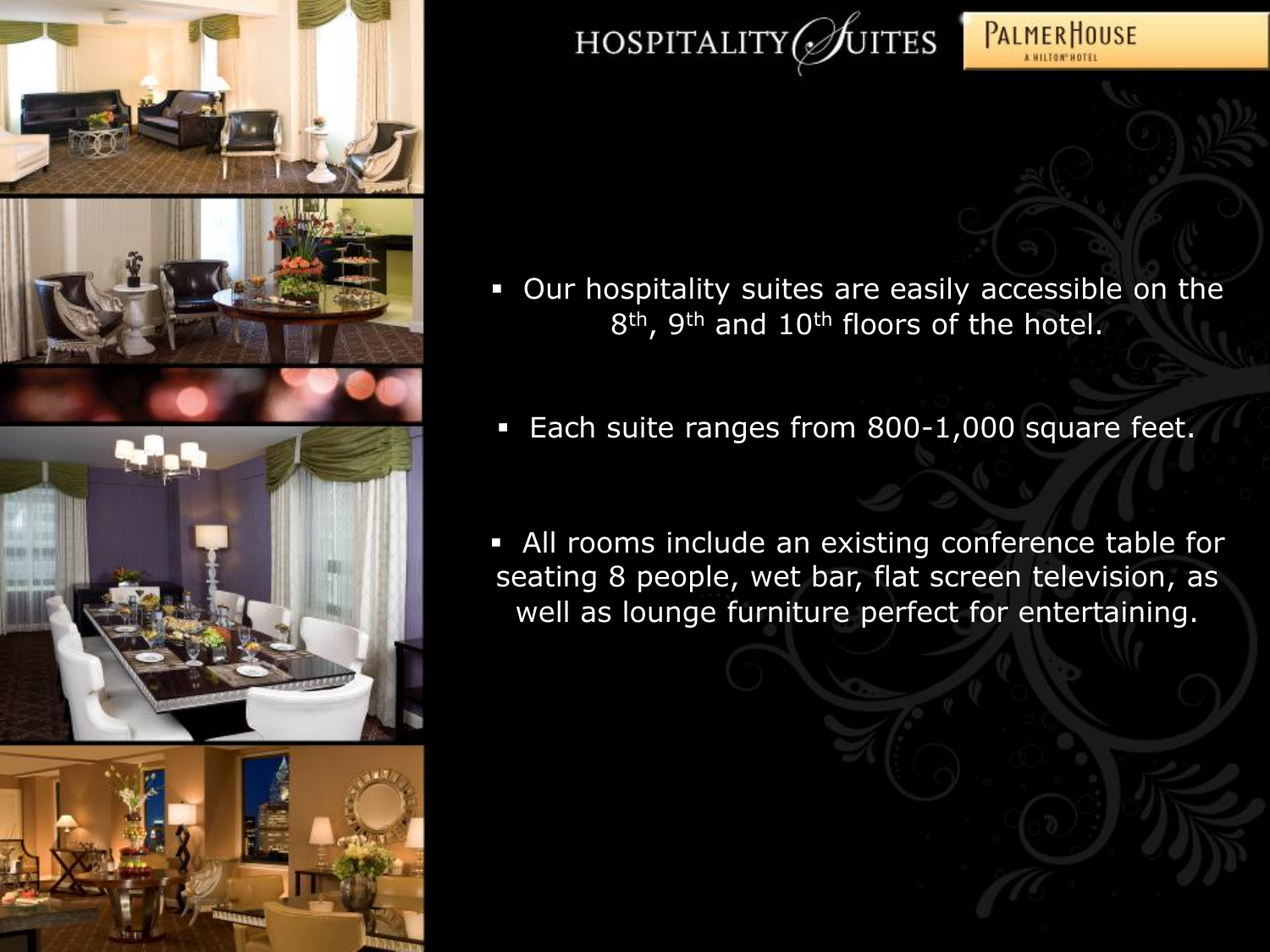



**PALMERHOUSE** A HILTON HOTE

- **Our Catering professionals have designed** private event menus to create a memorable experience for your meeting or event.
	- **Reception up to 75 guests**
- Breakfast, Lunch or Dinner 2- 12 guests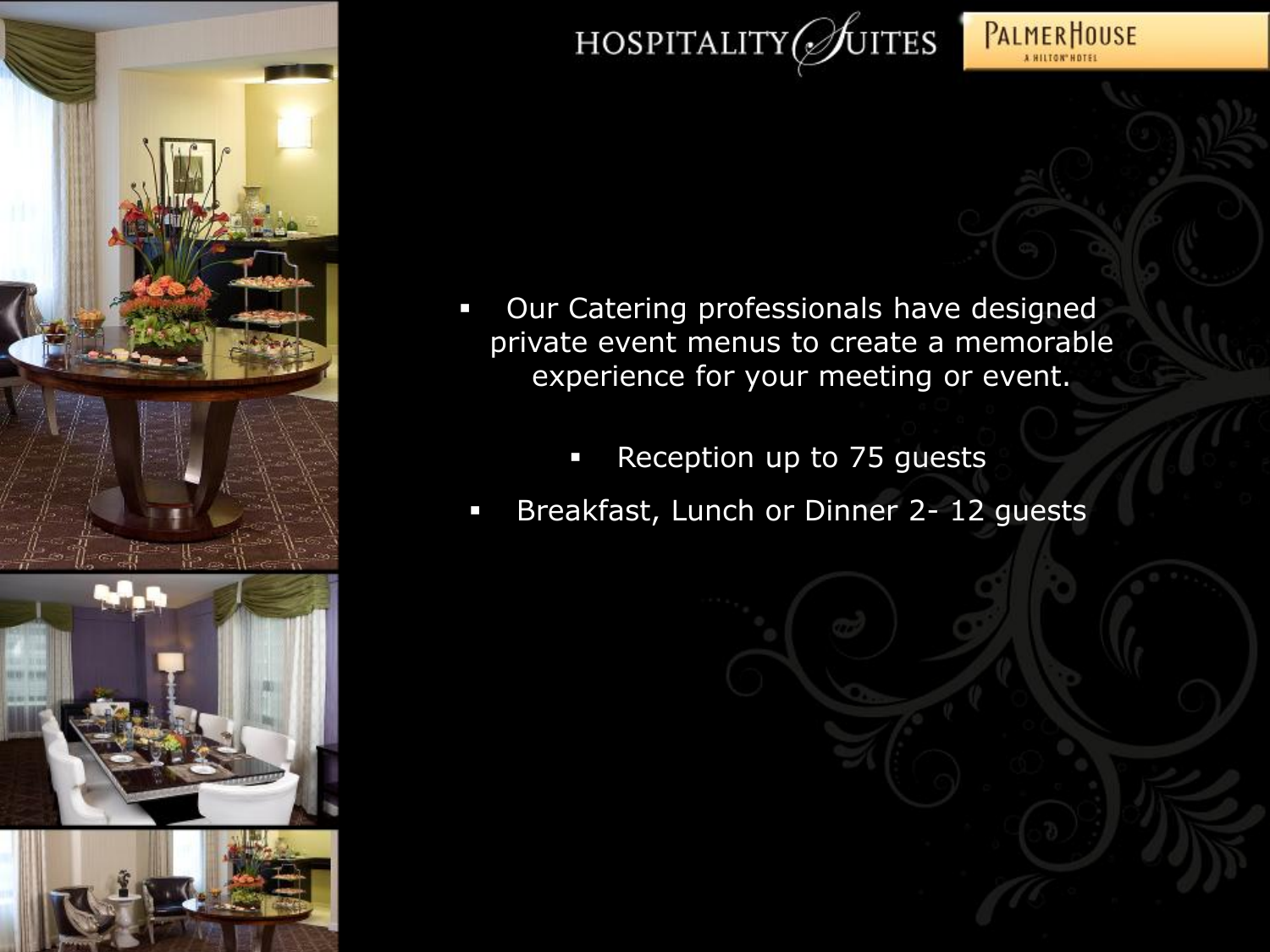## HOSPITALITY  $\mathscr{D}$ utes

**PALMERHOUSE** A HILTON HOTEL



 Two of the many different floor plans we offer.

 $\leftarrow$  9.150 Harold Washington Suite

## 8.173 Abbott Suite >

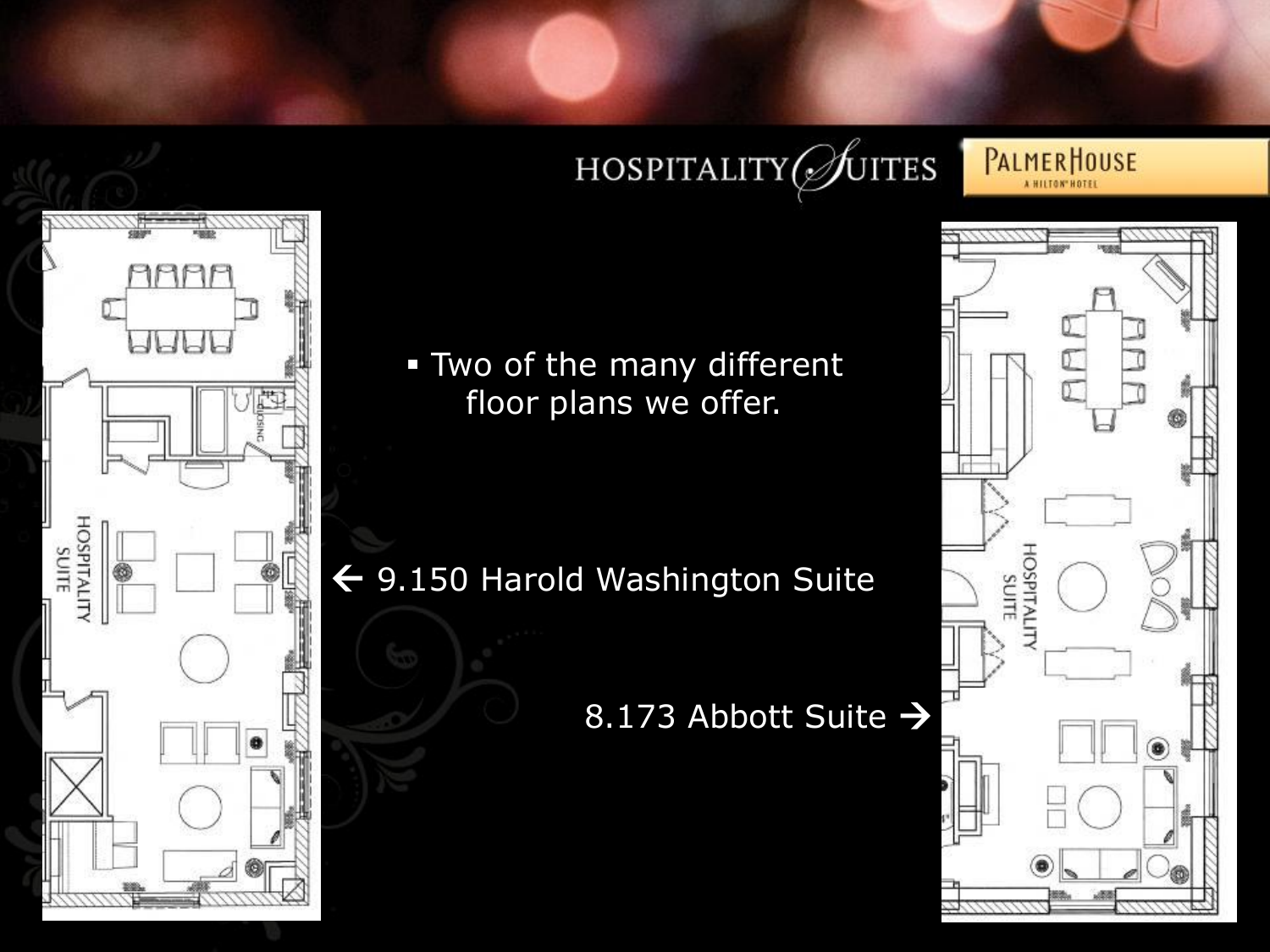

**PALMERHOUSE** A HILTON HOTEL



Potter Palmer Suite

**1,443** Square Feet Reception up to 80 Guests Meeting & Dining Area to Seat 12 **Example Proom and Bar Area 3 Bedrooms with Private Baths** 5 Plasma TVs

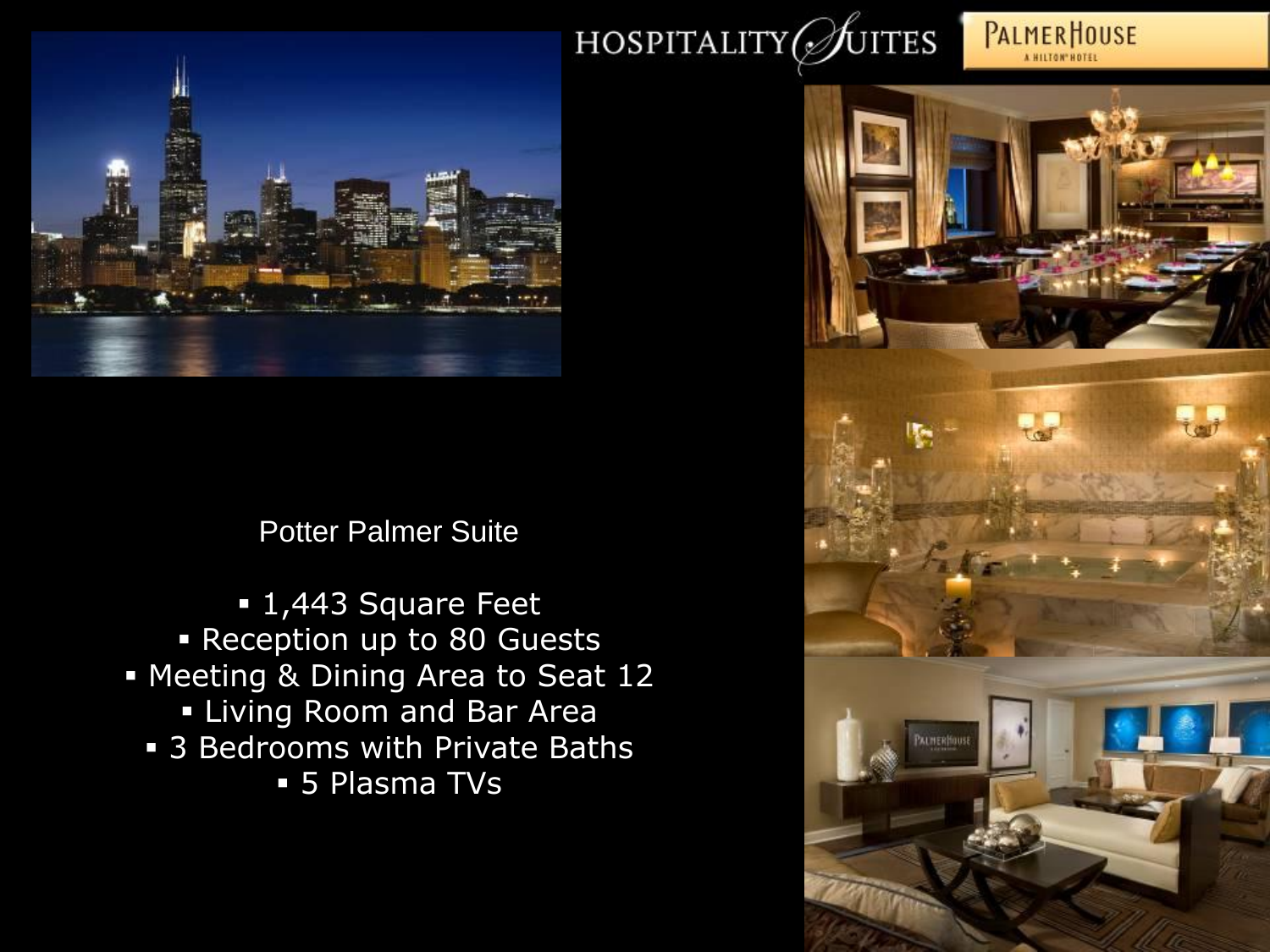



## 2400 Potter Palmer Suite